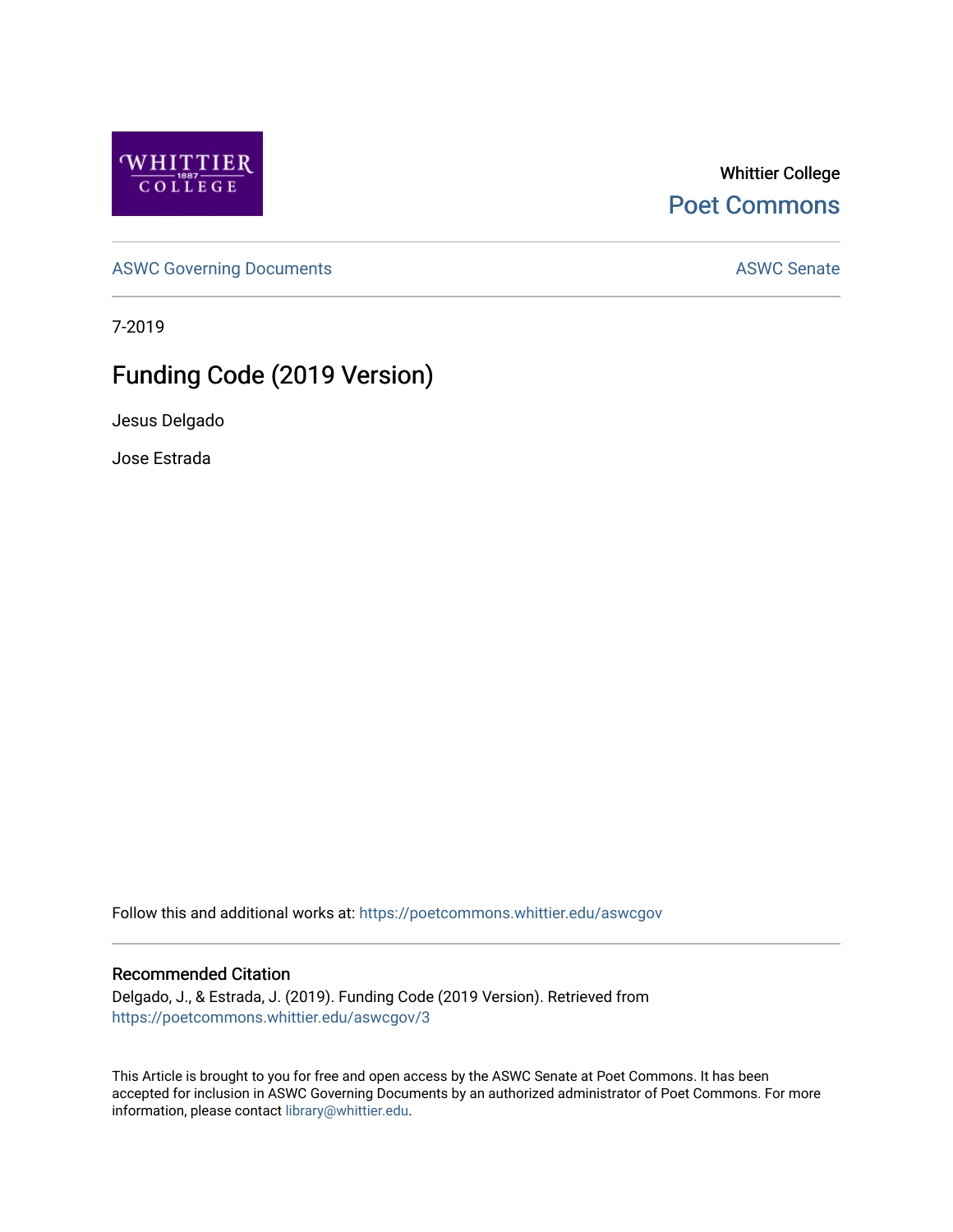

#### **ARTICLE I: DEFINITIONS**

- A. "Organization" shall refer to all clubs, social and honor societies, and student associations, as recognized by the Leadership Experience and Programs Office.
- B. "Request" shall refer to any request for funding from the Senate by eligible Organizations and shall consist of a proposal, or Funding Request Form, describing the Event and how it benefits the needs, interests, and concerns of the ASWC, including an itemized costs list, to be turned in to the ASWC Treasurer.
- C. "Funding" shall refer to funds allocated by the Senate.
- D. "Treasurer" shall refer to the ASWC Treasurer
- E. "Committee" shall refer to the Budget Committee.
- F. "Event" shall refer to any program or event being held by an Organization and for which a Request is being made.
- G. "Series" shall refer to a group of up to three closely related Events taking place within one semester.
- H. "LEAP" shall refer to the Leadership Experience and Programs Office.
- I. "ICC" shall refer to the Inter-Club Council.
- J. "ISC" shall refer to the Inter-Society Council.
- K. "DC" shall refer to the Diversity Council.
- L. "SAAC" shall refer to the Student Athlete Advisory Committee.
- M. "Senate" shall refer to the ASWC Senate.
- N. "College" shall refer to Whittier College.
- O. "EMS" shall refer to the Event Management System.
- P. "SJC" shall refer to Social Justice Coalition.
- Q. "AAC" shall refer to Academic Affairs Council

## **ARTICLE II: ELIGIBILITY**

- A. Organizations must be officially recognized and registered by LEAP and in good standing with the ICC, ISC, DC, SJC, AAC, and/or SAAC.
- B. Organizations with negative account balances that submit Requests will not be taken into consideration until they regain full rights through LEAP to hold events or programs, or reserve campus facilities.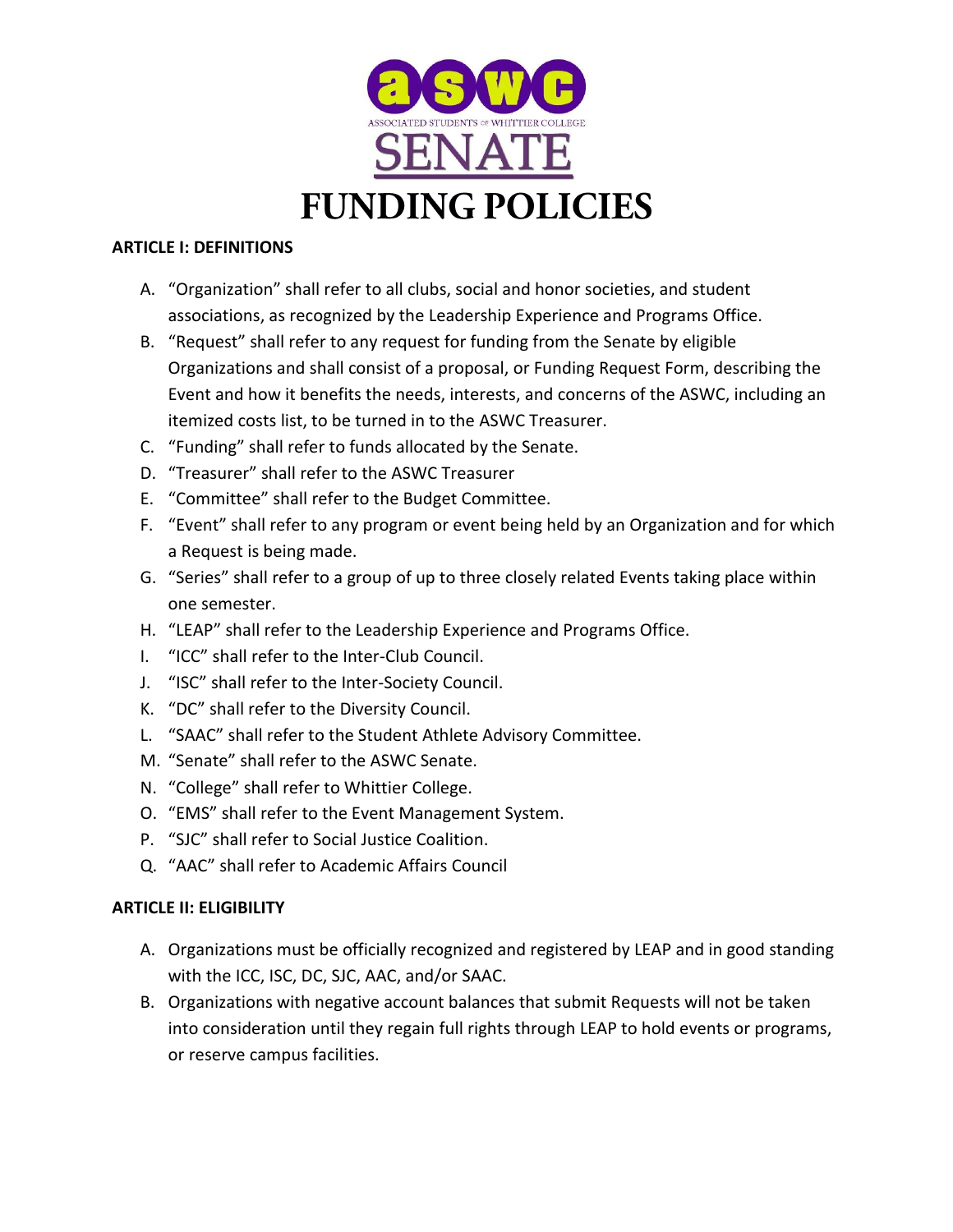C. Funding will only be considered for Organizations and Events open to all ASWC, excluding Honor Society initiations, unless decided upon by the Senate based on benefit to the College and the ASWC.

#### **ARTICLE III: GENERAL RULES**

- A. All Requests for Events must be made at least 14 days prior to the Event date, and in accordance with Article V, Section A.
- B. Requests made after the date of an Event will not be considered.
- C. Requests for events not registered with LEAP on the Campus Events Calendar (Events Management System) (events.whittier.edu) will not be considered.
- D. Funding will be in accordance with all ASWC Funding Policies.
- E. Organizations must post publicity in public areas as designated in the Poet Guide and the Whittier College Student Handbook.
- F. It is the responsibility of the Organization submitting the request to inform LEAP and the Treasurer of a change in date or location from the original request; failure to notify may result in loss of funding, at the discretion of the Senate.
- G. Any Organization or representative thereof that willfully submits fraudulent documentation may be denied ASWC funds, at the discretion of the Senate, and will be referred to the Dean of Students for alleged violation of the College Code of Student Rights and Responsibilities.
- H. Depending on the funds available, the Senate will attempt to allocate enough money to eliminate the need for an entrance fee. Any funds raised from an entrance fee must be returned to the Senate general account or the sponsoring organization risks its eligibility for future funding. Ticket prices must be stipulated in advance of the event.
- I. Funding is not allocated towards costs of costumes or equipment that cannot or will not be reused or available for re-use by future ASWC (see Article VI, Section C).
- J. Funding is not allocated to benefit guests of the ASWC; entrance fees must be charged or guests must pay amount according to expenses incurred and Funding Policies allocation.
- K. Organizations are encouraged to fundraise and find other sources of funding.
- L. Events which are part of a Series shall be considered individually for Funding.
- M. Committee recommendations are not binding; Funding is allocated based on approval by the Senate.
- N. A list of the amounts allocated will be made available to students, staff, and faculty of Whittier College upon request.
- O. All decisions for approval of Funding by the Senate are final, unless reconsidered by a two-thirds (2/3) vote of the Senate.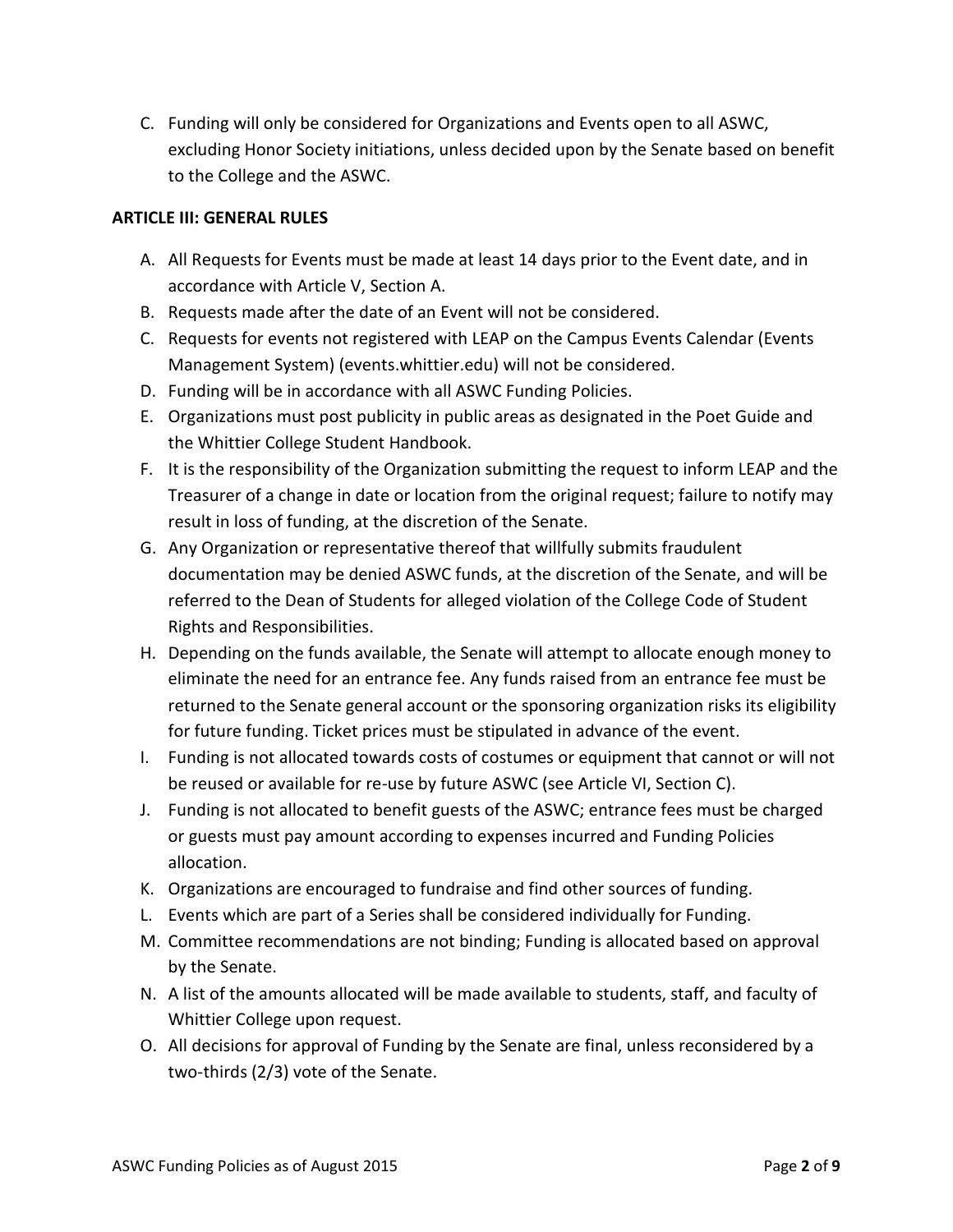P. Legislation may be fast-tracked, or first read and considered for funding on a single night, by a two-thirds (2/3) vote of the Senate.

# **ARTICLE IV: ACCOUNT DESIGNATION**

- A. At the beginning of each semester, Program Board and the Constituent Bodies are allocated budgets according to the policies outlined in Article VIII Section B. of the Bylaws.
- B. On the first day of the third month of the semester, any remaining funds of the Low Budget Events Fund will be released back into the ASWC General Fund.
- C. Following the allocation of Program Board's budget, Constituent Body budgets, and the Low Budget Events fund, the ASWC General Fund shall be divided as follows:
	- a. Ninety percent (90%) of the ASWC General fund shall be reserved for general funding requests submitted by Organizations.
	- b. Ten Percent (10%) of the ASWC General Fund shall be allocated to the Operations Budget.

## **ARTICLE V: FUNDING PROCEDURE**

- A. Submission of Requests before submitting a Funding Request Organizations must receive approval for the date(s) and location(s) of events on EMS / Campus Events Calendar for which Funding is being requested. The Funding Request and approval of the event on EMS / Campus Events Calendar must be completed by the stated deadline to be considered for Funding. Incomplete Requests will be considered with greater scrutiny.
- B. The Committee will not be responsible for Requests that are lost and/or late due to improper submission.
- C. With the advance approval of the ASWC Treasurer, the Committee will attempt to accommodate any organizations that are unable to have their Funding Request Forms ready by the stated deadline due to reasons deemed legitimate. The Committee will not consider requests if adequate information is not supplied in the submitted Request.
- D. Requests are treated on a first-come, first-serve basis within the deadlines designated below; it is to an Organization's advantage to submit any Requests as soon as possible and by the designated deadline
- E. Deadlines
	- a. Any event registered as a "Dance", regardless of amount and/or attendance must be submitted to be first read **before the second (2nd) Senate meeting** of the semester. If the request is submitted after the second Senate meeting of the Semester, it will need a two thirds (2/3) vote by Senators to be considered.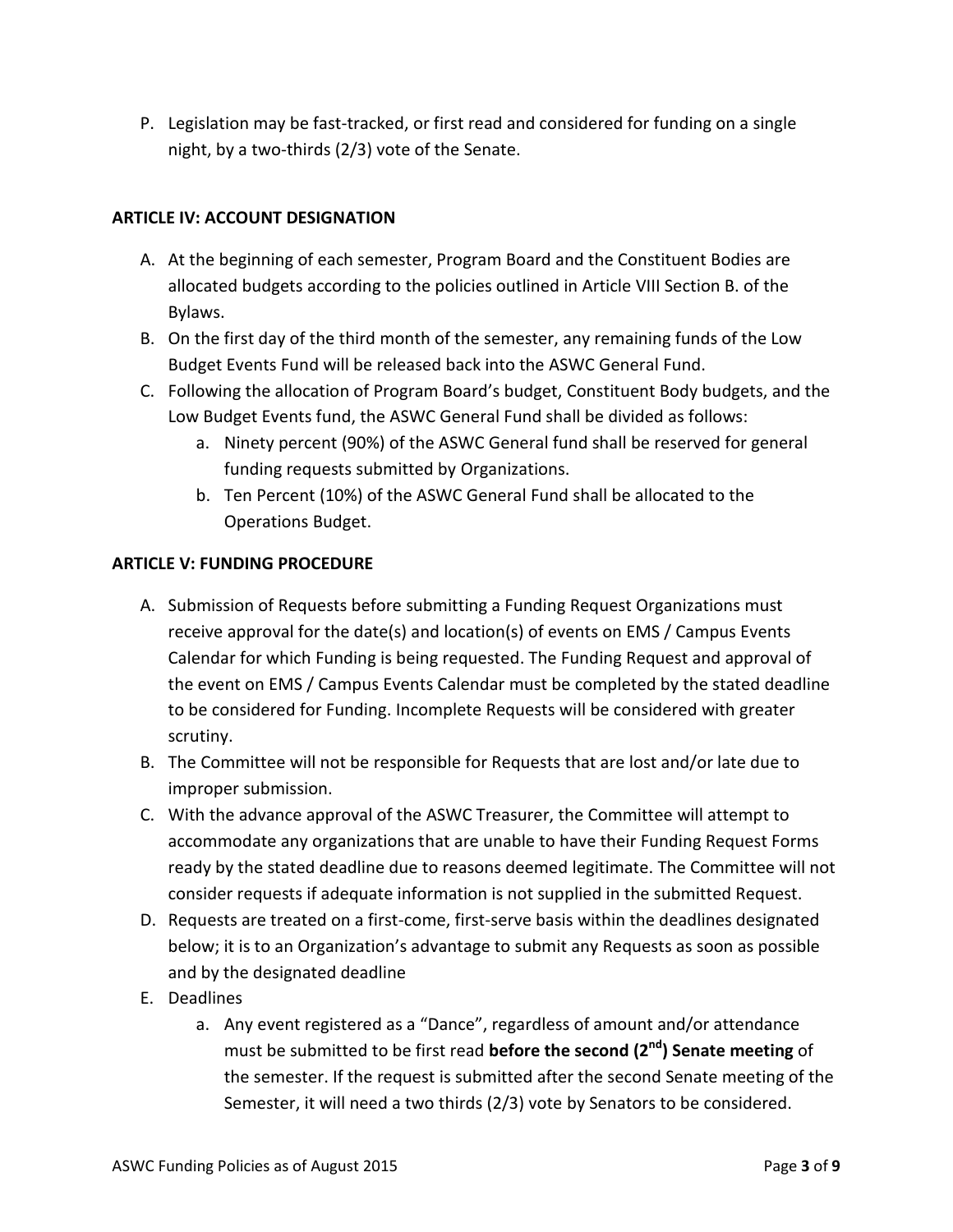- b. All events requesting \$10,000 (ten thousand dollars) and above must be submitted to be first red before the **fourth (4th) Senate meeting** of the semester.
- c. All events requesting \$2500 (two thousand five hundred dollars) to \$9,999.99 (nine thousand nine hundred ninety-nine and ninety-nine cents) must be submitted to be first read **before the sixth (6th) Senate meeting** of the semester.
- d. All events requesting \$500.01 (five hundred dollars and one cent) to \$2499.99 (two thousand four hundred ninety nine dollars and ninety nine cents) must be submitted to be first read **before the tenth (10th) Senate meeting** of the semester.
- e. Any event requesting less than \$500.01 (five hundred dollars and one cent) may be submitted and first read at any time in the semester prior to, but not later, than two weeks before the event. Once the request is submitted, it will be first read when submitted and will have its second reading at the following meeting.
- f. JanTerm Event Deadlines
	- i. Any Events requesting \$500.01 (five hundred dollars and one cent) and above occurring during January Interim are subject to the same deadlines as their Fall Semester counterparts.
	- ii. Any Events requesting less than \$500.01 (five hundred dollars and one cent) occurring during January Interim may be submitted at any time in the Fall semester, and will not be voted on until after the second meeting in November.
- g. Any registered event must abide by the following definitions"
	- i. Any event historically having less than 300 (three hundred) students in attendance will be considered as a "Low Budget Event";
	- ii. Any event historically having between 301 (three hundred and one) and 499 (four hundred and ninety-nine) students in attendance will be considered as a "Medium Budget Event";
	- iii. Any event historically having more than 500 (Five hundred) students in attendance will be considered as a "Large Budget Event".
- F. The Approval Process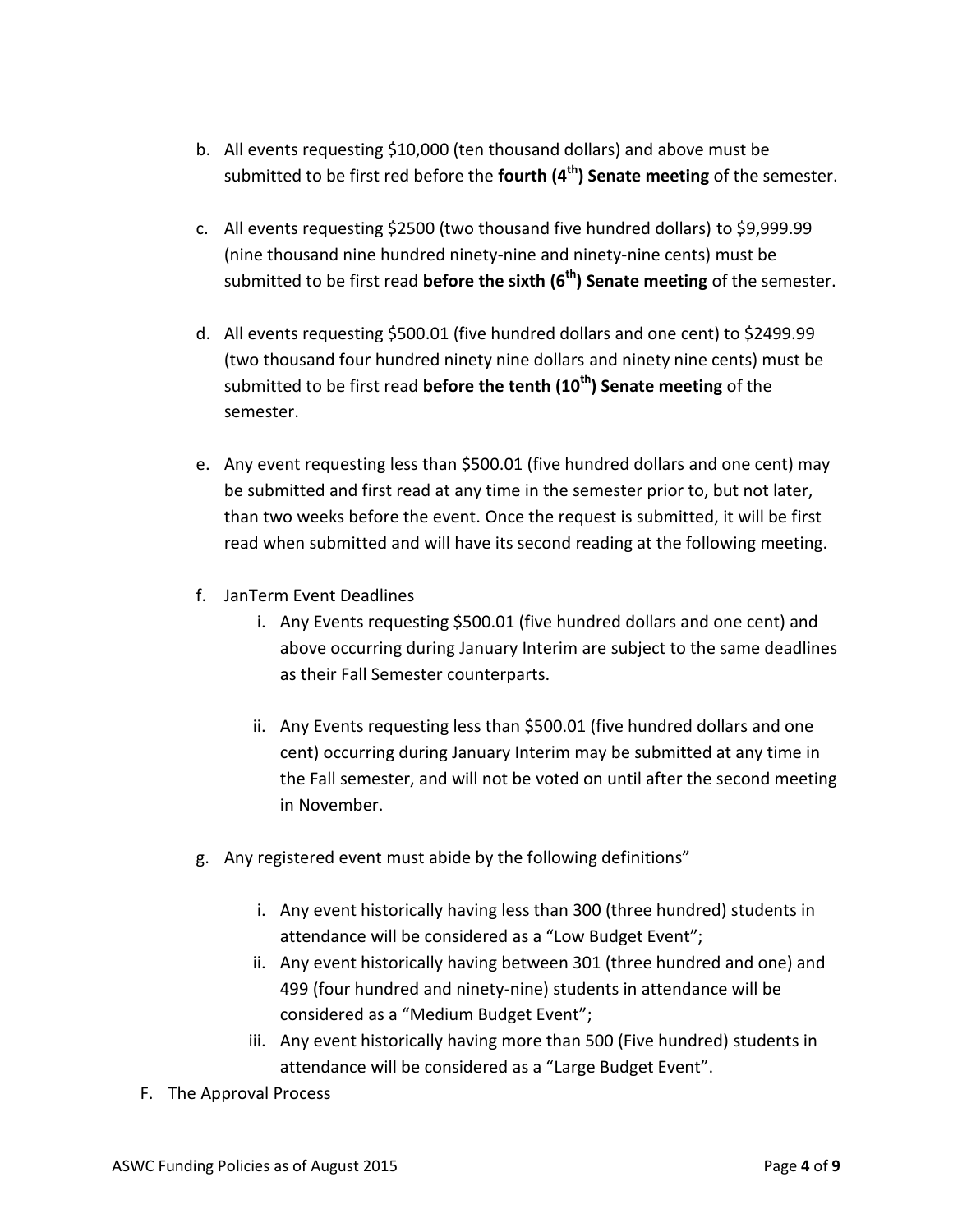- a. After a Request has been received by the Treasurer, it will be submitted as a bill to the Senate and receive its first reading at the next available Senate session. 2. A member of the Committee may contact the Organization requesting Funding in order to discuss its Request.
- b. After Committee members have reviewed a Request, the Committee will make recommendation(s), based on the ASWC Funding Policies, to the Senate for approval.
- c. Any Request requires that a representative of the Organization present the details to the Senate at both the Event's First Reading and its Daily Calendar Consideration.
- d. A sample advertisement may be requested by the Senate. By bringing a representative advertisement or submitting one to the Committee, the Senate may increase the amount allocated to advertising for the event.
- e. The Committee shall provide a written response to the Organizations requesting Funding within two weeks of the Senate's approval; the Senate reserves the right to table requests for further research or discussion.
- f. Only Organizations officially registered through Whittier's LEAP Office can make funding Requests.
- g. Any Request requires that an Organization's Event be posted online through Whittier Event Management System (EMS).
- h. No retreats, conferences/ conventions, airfare, or related event fees will be considered for funding.
- G. The Disbursement Process
	- a. Funds will remain in the Senate's General Account until they are needed to pay for an Event.
	- b. Organizations should plan well ahead and contact the Treasurer at least two weeks before an advance check is needed to ensure that the Business Office will have the check ready in time for an Event.
	- c. A Student Account Financial Transaction Form is to be completed and signed by the Treasurer and/or the LEAP Director upon presentation of the original and itemized receipt(s), signed contract, signed W9, and/or invoice of expenditure. The aforementioned documents must be attached to the Student Account Financial Transaction Form for processing by the Business Office. Copies of all the aforementioned documents shall be kept for records of the Treasurer and the LEAP Director.
	- d. If within three weeks after an Event's scheduled date, no action has been taken by members of an Organization to present documentation for the Event's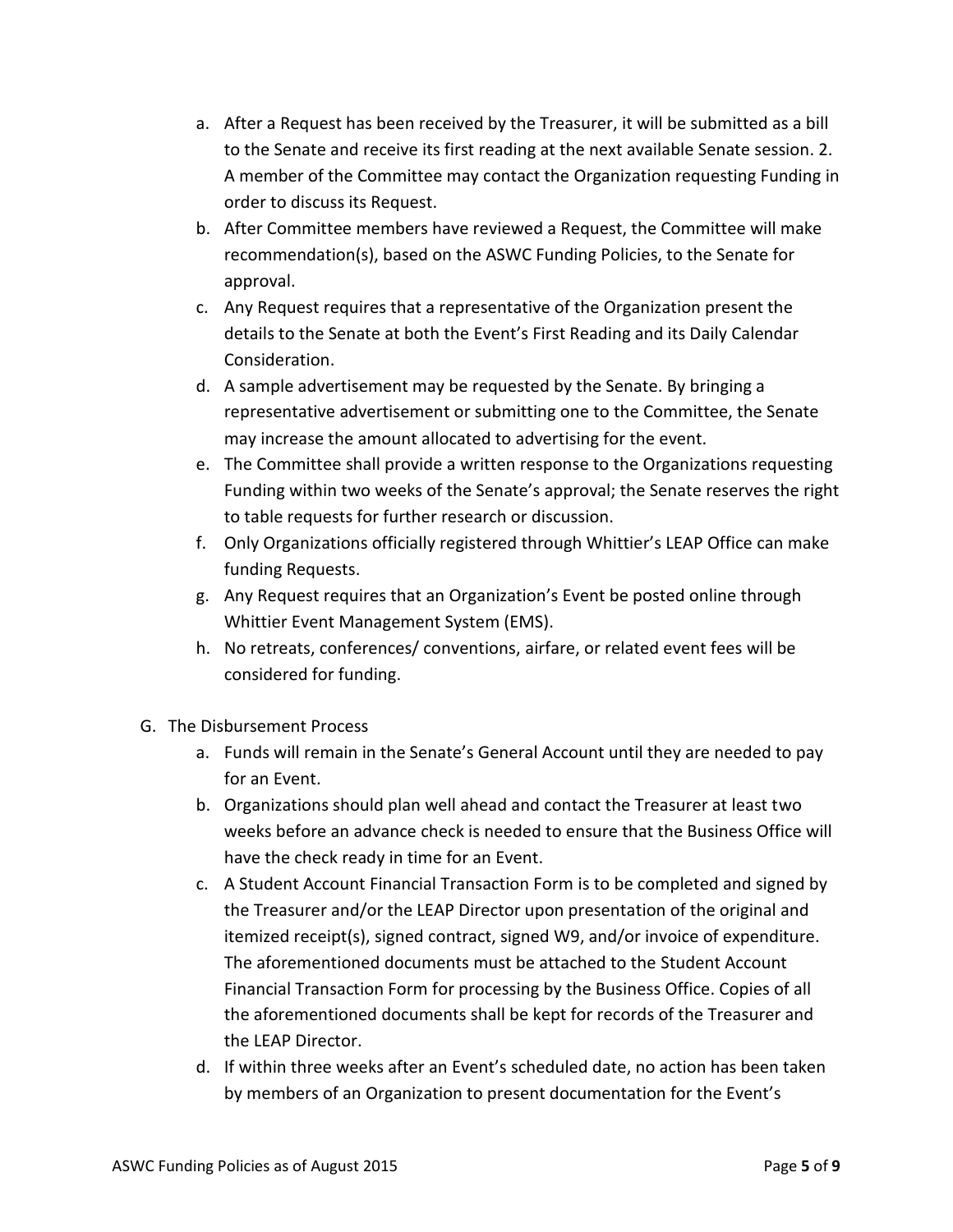expenses, the Committee will assume that the Event either did not occur or occurred without need of Funding and, accordingly, the funds allocated for that Event shall return to the General Body Fund for reallocated.

- e. Organizations must follow the itemization approved and cannot redistribute funding for an Event without returning to the ASWC Senate for reconsideration (i.e. if you are allocated \$50 (fifty dollars) for decorations you are not authorized to spend it on food instead).
- f. Organizations that spend over the amount allocated will be responsible for the overage costs.
- g. It is the responsibility of the Organization to turn in the necessary documentation for reimbursement on time and according to itemization.

## **ARTICLE VI: FUNDING POLICIES**

- A. Events
	- a. The Senate will fund a maximum of \$10 (ten dollars) per student for bowling excursions, miniature golf, and other related participatory activities.
	- b. The Senate will fund a maximum of \$20 (twenty dollars) per student for concert, theme park, theatre tickets, and other entertainment events.
	- c. ASWC funds allocated for speakers or live musical entertainment (Comedian, Professional Musicians signed with a musical company and has his/her own original works of art) will not exceed \$1,500 (one thousand five hundred dollars) per event, not including traveling or lodging expenses, unless decided upon by the Senate based on background and benefit to the College.
	- d. The maximum amount to be funded for a professional DJ (as defined by DJ Application Form) is \$500 (five hundred dollars). A maximum amount of \$250 (one hundred dollars) will be allocated to a non-professional student DJ (as defined by the DJ Application Form).
	- e. For any event historically having more than 500 (five hundred) students the maximum amount to be funded for DJ Equipment (turntable, mixers, etc.), Lighting Equipment, and Audio Equipment (speakers, subwoofers, etc.) is \$1,000 (one-thousand dollars) for each type of equipment.
	- f. For any event historically having between 301 (three hundred and one) and 499 (four hundred and ninety nine) students the maximum amount to be funded for DJ Equipment (turntable, mixers, etc.), Lighting Equipment, and Audio Equipment (speakers, subwoofers etc.) is \$700 (seven-hundred dollars) for each type of equipment.
	- g. Any event historically having less than 300 (three hundred) students the maximum amount to be funded for DJ Equipment (turntable, mixers, etc.),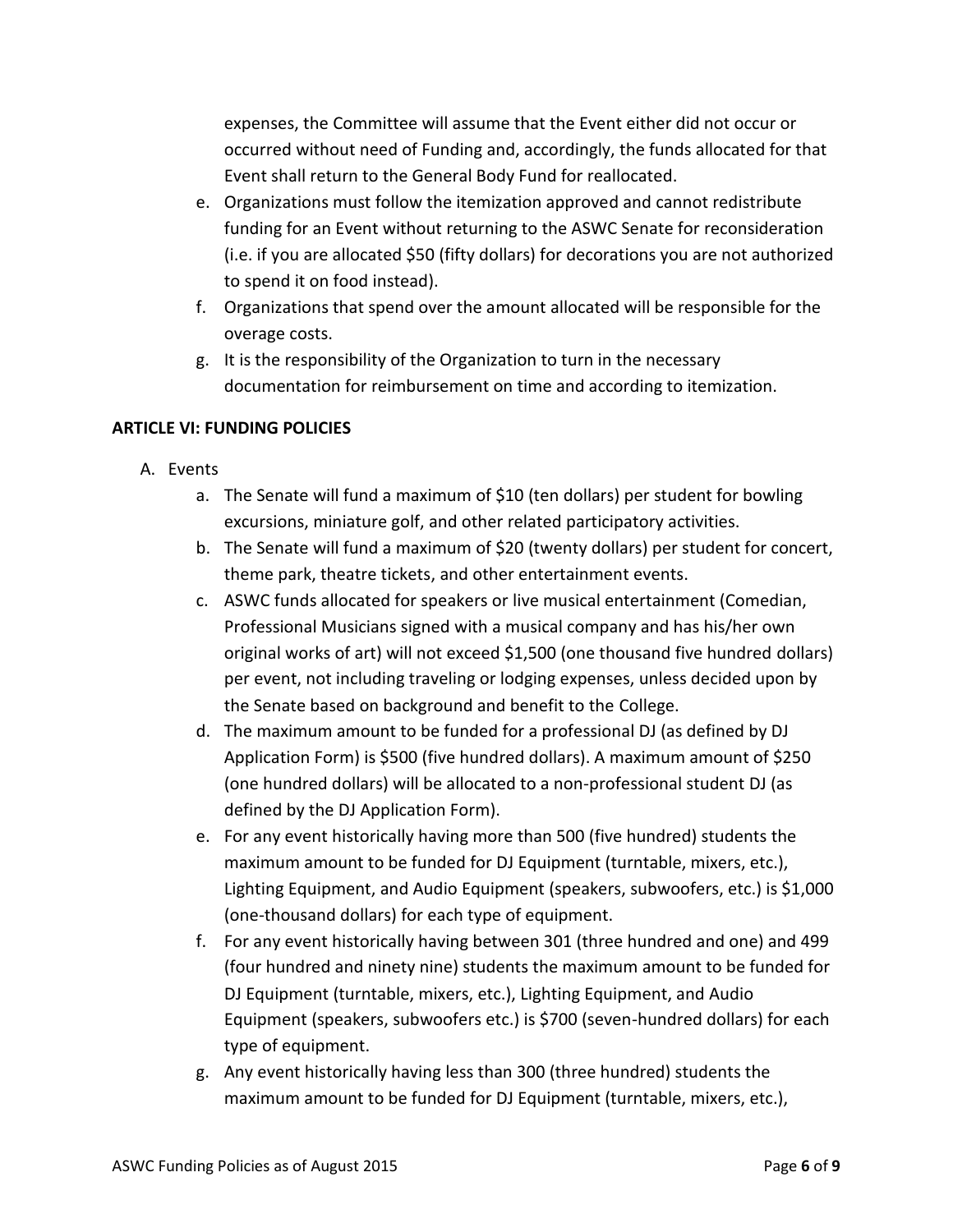Lighting Equipment, and Audio Equipment (speakers, subwoofers etc.) is \$500 (five-hundred dollars) for each type of equipment.

- B. Venues
- i. The Senate will allocate a maximum of \$4000 (dollars) for an off-campus venue. The Organization must list what is included in the venue cost (i.e. security, bartender, etc.) in the funding request.
- ii. For any Large event, the maximum amount to be funded for a stage and/or trust system is \$2,000 (two thousand dollars). For any Medium and Small event the maximum amount to be funded for a stage and/or trust system is \$500 (five hundred dollars).

#### C. Catering

- i. The Senate will allocate a maximum of \$10 (ten dollars) per expected person for meals.
- ii. The Senate will allocate a maximum of \$4 (four dollars) per expected person for snacks and desserts.
- iii. For all events during which food will be provided, Organizations shall be required to request food from Bon Appétit. Outside food will only be allowed at events with the explicit permission of the Bon Appétit General Manager.

## D. Marketing/Publicity

- i. The Senate will allocate a maximum of \$50 (fifty dollars) per low budget event for decorations, \$75 (seventy-five dollars) per medium event for decorations, and should allocate \$200 (two hundred dollars) per large event for decorations.
- ii. The Senate will fund publicity for Events organized by Organizations such as printed flyers, banners, etc., at a rate of \$20 (twenty dollars) per low budget event, \$30 (thirty dollars) per medium event, and \$50 (fifty dollars) per large event.

## E. Transportation

- i. The Senate will allocate an amount per mile in accordance with College policy to reimburse ground transportation; mileage must be calculated.
- ii. The Senate will fund a maximum of \$650 (Six hundred fifty dollars) per event for transportation used for the purpose of shuttling students with high capacity vehicles, where high capacity vehicles are defined as those which carry 12 or more persons.
- F. Social Societies/Honor Societies
	- i. Social Societies may be allotted up to \$150 (one hundred fifty dollars) to each society for their open houses (or rushes) in the fall semester.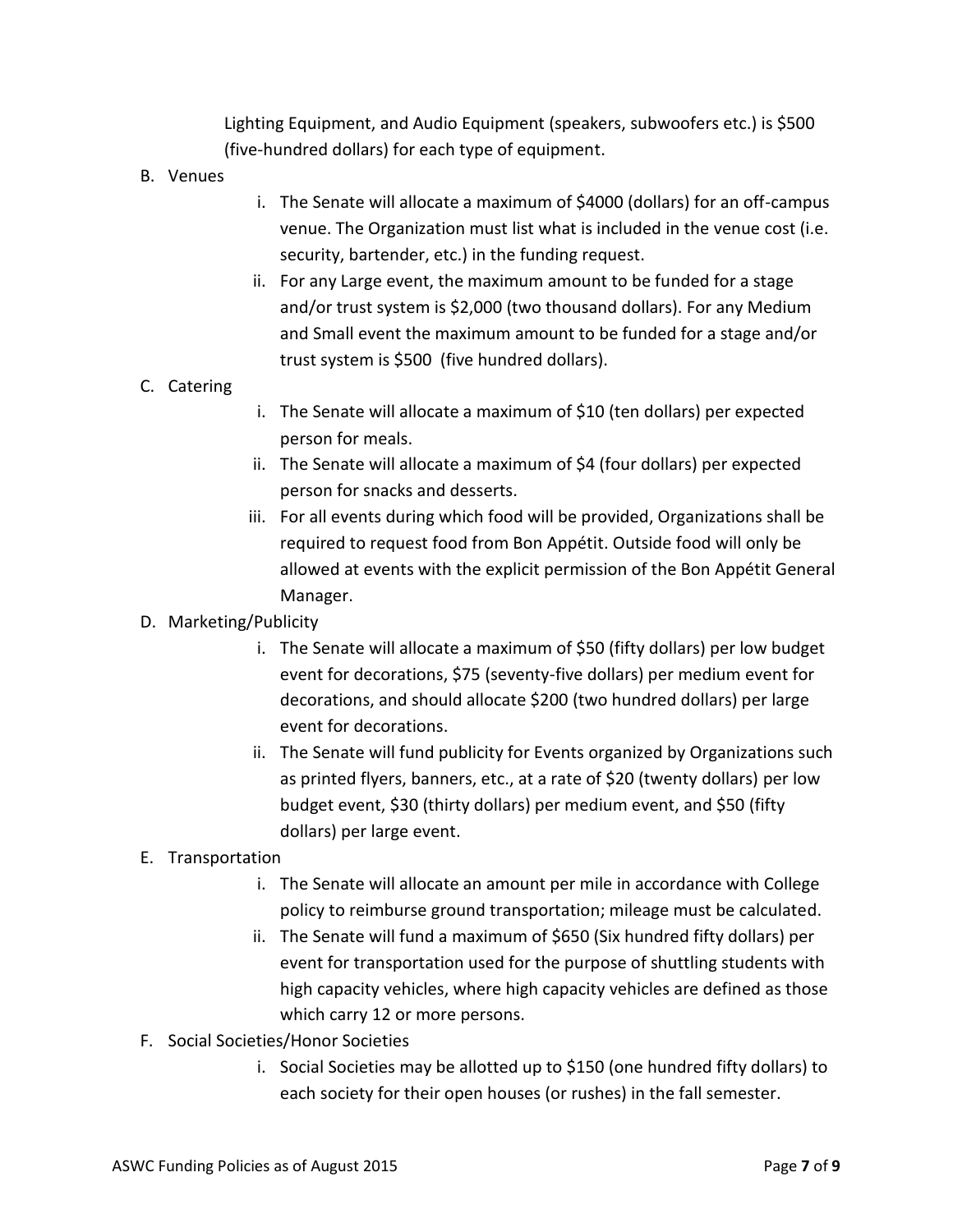- ii. Honor Societies may be allotted up to \$150 (one hundred fifty dollars) per academic year to go toward their initiation dinners.
- G. Campus Safety
	- i. The Senate will fund the amount requested for Campus Safety within the means to run the event regardless of the category of the event.
- H. Misc.
- i. The Senate will be open to volunteerism projects.
- ii. Equipment, costumes, and uniforms: Equipment purchased with ASWC Funds becomes the property of the ASWC and must be returned to the Senate after the event for which it is used. All equipment will be stored and managed under the supervision of LEAP, and all student Organizations may request to use it. Students are to sign out equipment and be held accountable for returning them to LEAP. Failure to return the equipment in a timely manner is a violation of ASWC Funding Policies and will be dealt with according to the rules below:
	- 1. The item will be charged to the given organization's account and the violation will be filed with the organization's account balance history and taken into consideration in the future fund allocation processes.
	- 2. 2. Exceptions will be made for personal items that cannot be returned, such as athletics t-shirts, make-up, et cetera.
- iii. Any newly recognized club/organization having gone through the procedures determined by the LEAP Office and having been approved through Inter-Club Council may be given a maximum one-time 'start-up' allocation of \$150 (one hundred and fifty dollars) to be transferred to the budget account of the newly recognized club/organization.
	- 1. Reinstated organizations would not be eligible for start-up allocation unless they have been unregistered/dormant 1 or more consecutive academic years.
- I. ASWC funds will **not** be used for any of the following purposes:
	- i. The hiring of legal counsel for any purpose.
	- ii. Student airfare, competition fees, conference fees and/or meeting fees and similar event fees.
	- iii. Events used as fundraisers for student groups.
	- iv. Community service or charitable organization donations.
	- v. Organization retreats, defined as overnight planning meetings, with the exception to the bi-annual Senate retreat, which will draw funds from the Executive Budget.